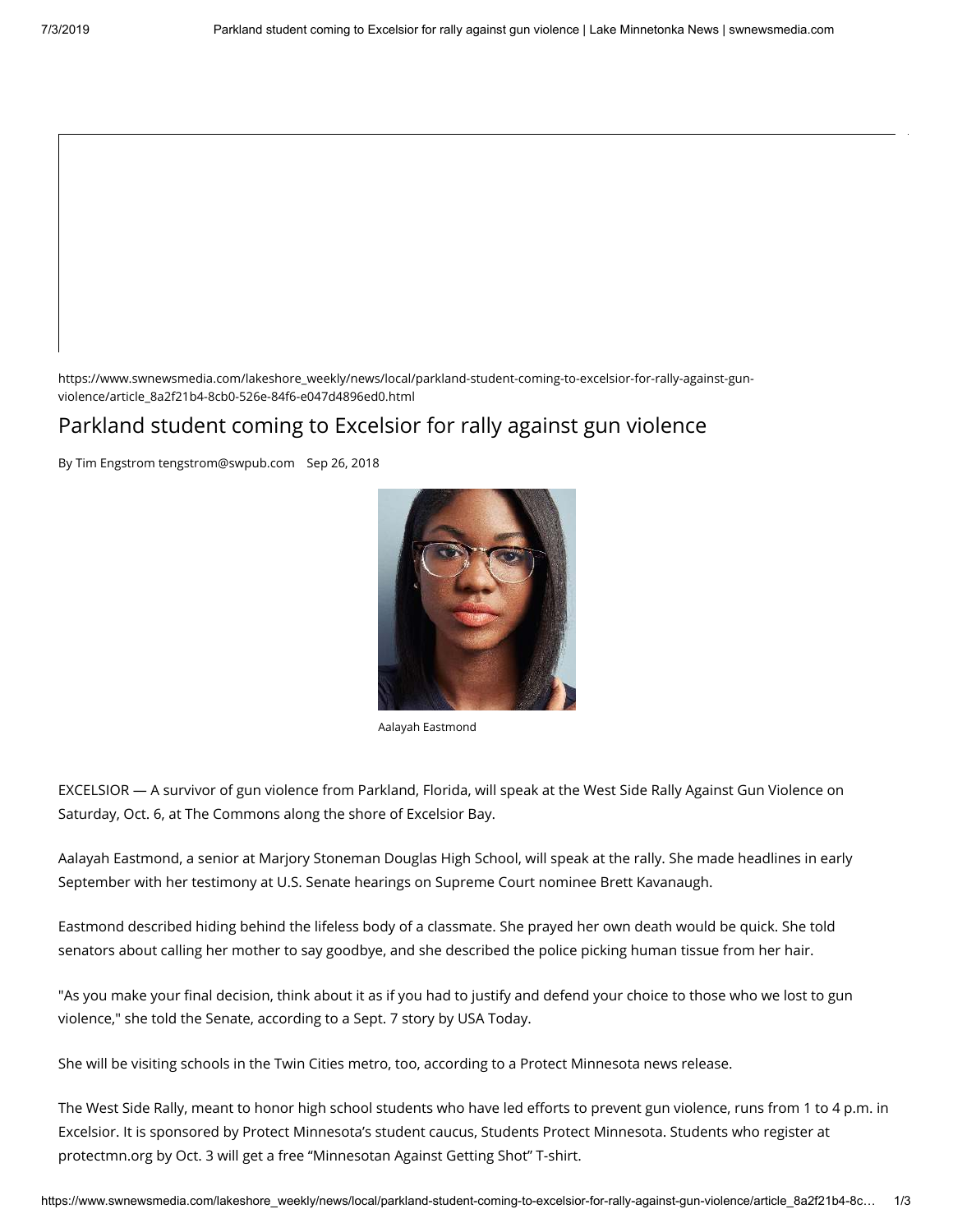7/3/2019 Parkland student coming to Excelsior for rally against gun violence | Lake Minnetonka News | swnewsmedia.com

Erin Murphy, a DFL Party gubernatorial candidate who is a former majority leader in the Minnesota House of Representatives, is scheduled to be at the rally. She presently represents House District 64A in St. Paul, including the Summit Hill neighborhood.

Because Protect Minnesota is a nonprofit organization, Murphy cannot campaign at the event from the stage but she can rent space and share information at a booth. The same applies to other candidates.

The news release said she served on the board for the predecessor to Protect Minnesota, called Citizens for a Safer Minnesota. Stronger gun laws, it notes, is a theme of her campaign this year.

State Sen. Steve Cwodzinski, DFL-Eden Prairie, will be there. The news release calls him "a firebrand for gun violence prevention." He taught American government and history at Eden Prairie High School for more than 30 years.

Several Minnesota students are headlining the event, too.

One is Braden Johnson, co-chair for Students Protect Minnesota and a senior at Chanhassen High School. He is chair of the West Metro Walkout, a youth-led organization aiming to prevent gun violence.

Another is Sydney Lewis, a junior at Eden Prairie High School and founder of West Metro Walkout. She is co-chair for Students Protect Minnesota.

Austen Berger, co-chair of Students Demand Action, is set to be there. From New Hope, he is a sophomore at the University of Minnesota. He helped organize March For Our Lives last March in St. Paul at the State Capitol and the Road to Change Town Hall last June with Parkland students coming to Osseo High School.

Nancy Nord Bence, the executive director of Protect Minnesota, is among community leaders set to attend, and with Don Samuels, CEO of MicroGrants and an activist on preventing gun violence in North Minneapolis. He is a former member of the Minneapolis Board of Education.

Live music:

- The Carnegies
- The Daisy Dillman Band
- Paul Metsa Acoustic Quartet with Wee Willie Walker
- Southwest High School phenom Daisy Forester
- High School of Recording Arts hip-hop artist Royals Smith

Food trucks:

- The Dawghouse
- US Grill (Mediterranean rice bowls)
- Samurai Teppanyaki

# **[Sponsored Content](https://jadserve.postrelease.com/trk?ntv_at=3&ntv_ui=9204f6f6-da87-4fd7-bfea-32c100b7dfa2&ntv_a=jhcFAXm85A9zYLA&ntv_fl=y_hvhZFBftqYYcX1DuA9NbFP5FJcpSaCSHcSFoJA5CjvH_9rE1xRVKXpUUbEu8hNILPWQ7HTRRXjE22M7xdo1w==&ord=429320007&ntv_ht=05kcXQA&ntv_tad=16&ntv_az=F37KVCi_IdEJxpu4&ntv_al=73Rbje90W4w=&ntv_ak=M-R31nOtd9Yz5HfW&prx_referrer=https%3A%2F%2Fwww.google.com%2F&ntv_r=http://70ckkfdk.bridesblush.com/inspiration/pregnant-woman-job-fb/?utm_campaign=LAB%20Pregnant%20Job%20-%20Desktop%20USA%20NA&utm_source=nativo&utm_medium=WC)**

## [Pregnant Girl Told Not To Come To Interview At Diner And Her Response Went...](https://jadserve.postrelease.com/trk?ntv_at=3&ntv_ui=9204f6f6-da87-4fd7-bfea-32c100b7dfa2&ntv_a=jhcFAXm85A9zYLA&ntv_fl=y_hvhZFBftqYYcX1DuA9NbFP5FJcpSaCSHcSFoJA5CjvH_9rE1xRVKXpUUbEu8hNILPWQ7HTRRXjE22M7xdo1w==&ord=429320007&ntv_ht=05kcXQA&ntv_tad=16&ntv_az=F37KVCi_IdEJxpu4&ntv_al=73Rbje90W4w=&ntv_ak=M-R31nOtd9Yz5HfW&prx_referrer=https%3A%2F%2Fwww.google.com%2F&ntv_r=http://70ckkfdk.bridesblush.com/inspiration/pregnant-woman-job-fb/?utm_campaign=LAB%20Pregnant%20Job%20-%20Desktop%20USA%20NA&utm_source=nativo&utm_medium=WC)

By [Bridesblush](https://jadserve.postrelease.com/trk?ntv_at=3&ntv_ui=9204f6f6-da87-4fd7-bfea-32c100b7dfa2&ntv_a=jhcFAXm85A9zYLA&ntv_fl=y_hvhZFBftqYYcX1DuA9NbFP5FJcpSaCSHcSFoJA5CjvH_9rE1xRVKXpUUbEu8hNILPWQ7HTRRXjE22M7xdo1w==&ord=429320007&ntv_ht=05kcXQA&ntv_tad=16&ntv_az=F37KVCi_IdEJxpu4&ntv_al=73Rbje90W4w=&ntv_ak=M-R31nOtd9Yz5HfW&prx_referrer=https%3A%2F%2Fwww.google.com%2F&ntv_r=http://70ckkfdk.bridesblush.com/inspiration/pregnant-woman-job-fb/?utm_campaign=LAB%20Pregnant%20Job%20-%20Desktop%20USA%20NA&utm_source=nativo&utm_medium=WC)

When one pregnant woman had an interview canceled by a potential employer, she was furious. What she did next would put them to shame.